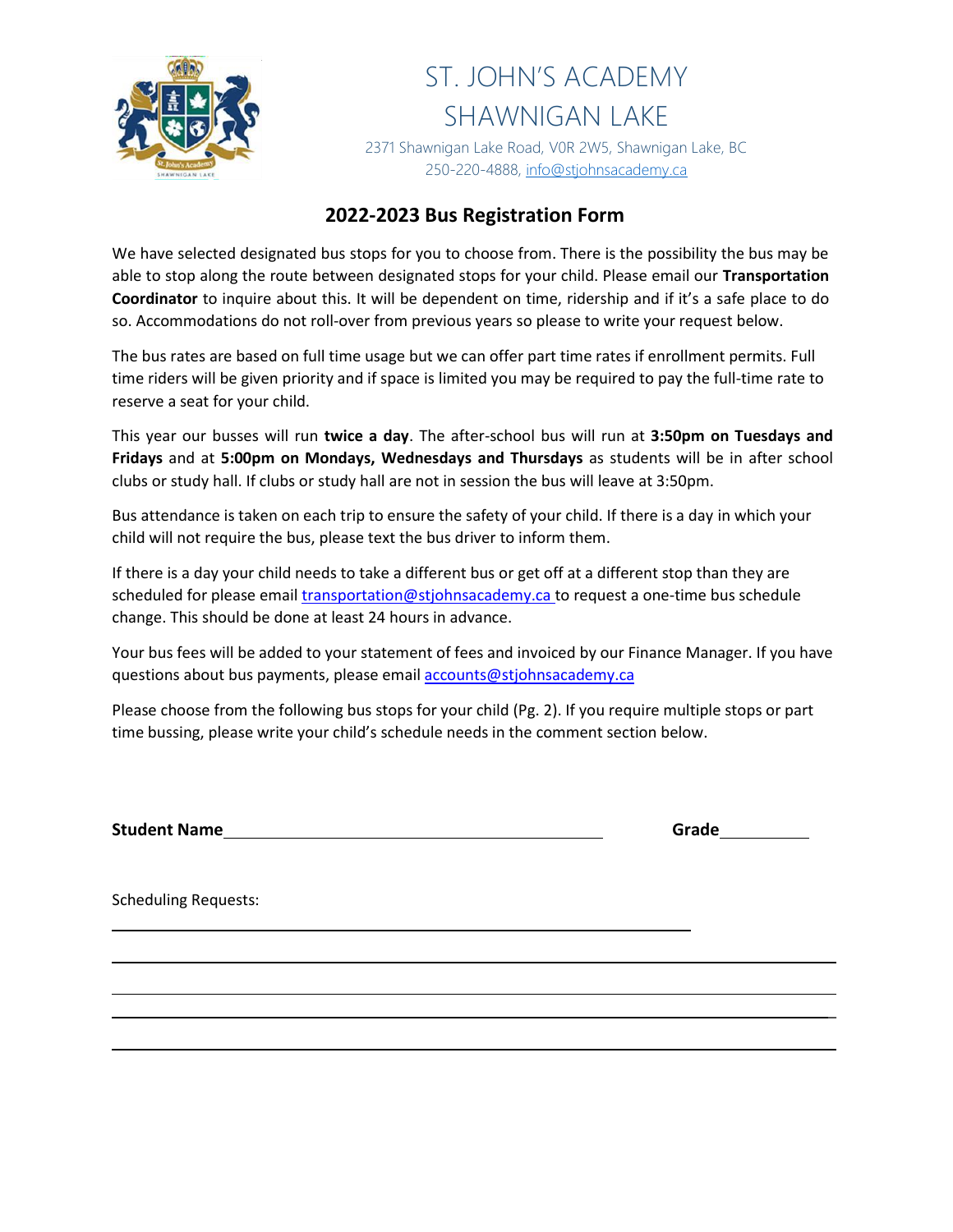

2371 Shawnigan Lake Road, V0R 2W5, Shawnigan Lake, BC 250-220-4888, [info@stjohnsacademy.ca](mailto:info@stjohnsacademy.ca)

## **Shawnigan/ Cobble Hill/ Mill Bay \$1300/year**

**Driver:** Mr. Lindsay **School cell phone**: 250-466-9335

| $\Box$ | <b>Mill Bay Serious Coffee</b>            |                    |
|--------|-------------------------------------------|--------------------|
|        | Mon-Fri mornings:                         | 7:40am             |
|        | Tues & Fri afternoons:                    | 4:38pm             |
|        | Mon, Wed & Thurs Evenings:                | 5:58pm             |
| ◻      | Delume @Mill Bay Rd                       |                    |
|        | Mon-Fri mornings:                         | 7:44am             |
|        | Tues & Fri afternoons:                    | 4:34 <sub>pm</sub> |
|        | Mon, Wed & Thurs Evenings:                | 5:54pm             |
| ப      | <b>Cobble Hill Old School Coffee Shop</b> |                    |
|        | Mon-Fri mornings:                         | 7:55am             |
|        | Tues & Fri afternoons:                    | 4:27pm             |
|        | Mon, Wed & Thurs Evenings:                | 5:47pm             |
| $\Box$ | McKean @ Gregory Rd                       |                    |
|        | Mon-Fri mornings:                         | 8:07am             |
|        | Tues & Fri afternoons:                    | 4:12 <sub>pm</sub> |
|        | Mon, Wed & Thurs Evenings:                | 5:32pm             |
| ◻      | Meadowview @ McIntosh Rd                  |                    |
|        | Mon-Fri mornings:                         | 8:08am             |
|        | Tues & Fri afternoons:                    | 4:11 <sub>pm</sub> |
|        | Mon, Wed & Thurs Evenings:                | 5:31pm             |
| O.     | RavenHill @ Terrace Rd                    |                    |
|        | Mon-Fri mornings:                         | 8:10am             |
|        | Tues & Fri afternoons:                    | 4:08pm             |
|        | Mon, Wed & Thurs Evenings:                | 5:28pm             |
| ❏      | The Lakehouse Restauarant                 |                    |
|        | Mon-Fri mornings:                         | 8:13am             |
|        | Tues & Fri afternoons:                    | 4:05pm             |
|        | Mon, Wed & Thurs Evenings:                | 5:25pm             |
| $\Box$ | Jersey Rd @ Treit Rd                      |                    |
|        | Mon-Fri mornings:                         | 8:23am             |
|        | Tues & Fri afternoons:                    | 4:04pm             |
|        | Mon, Wed & Thurs Evenings:                | 5:24pm             |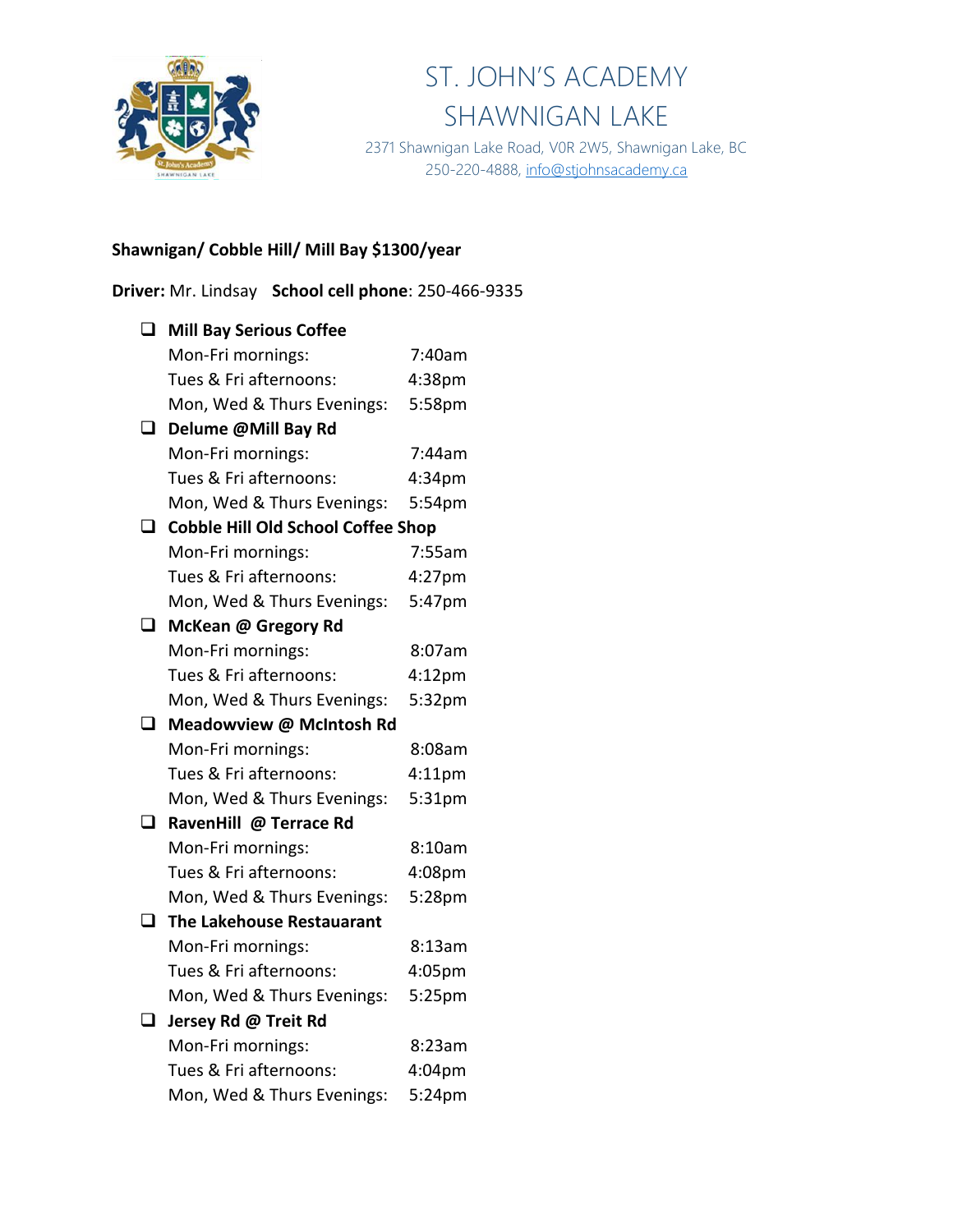

2371 Shawnigan Lake Road, V0R 2W5, Shawnigan Lake, BC 250-220-4888, [info@stjohnsacademy.ca](mailto:info@stjohnsacademy.ca)

#### **Duncan/ Maple Bay \$1650/year**

**Driver:** Mr. Carl **School cell phone:** 250-466-9336

## ❑ **Carlson's Dance Studio (3274 Sherman Rd)**

Mon-Fri mornings: 7:25am

Tues & Fri afternoons: 4:25pm

Mon, Wed & Thurs Evenings: 5:54pm

#### ❑ **Queen of Angels AM/ Cresent Rd @Maple Bay rd PM**

| Mon-Fri mornings:      | 7:38am             |
|------------------------|--------------------|
| Tues & Fri afternoons: | 4:37 <sub>pm</sub> |

|                            | . <i>.</i> |
|----------------------------|------------|
| Mon, Wed & Thurs Evenings: | 6:07pm     |

#### ❑ **Maple Bay Elementary**

| Mon-Fri mornings:          | 7:42am             |
|----------------------------|--------------------|
| Tues & Fri afternoons:     | 4:42 <sub>pm</sub> |
| Mon, Wed & Thurs Evenings: | 6:12pm             |

## ❑ **Timbercrest Dr @ Trillium Terrace**

| Mon-Fri mornings:          | 7:55am             |
|----------------------------|--------------------|
| Tues & Fri afternoons:     | 4:53 <sub>pm</sub> |
| Mon, Wed & Thurs Evenings: | $6:23$ pm          |

## ❑ **Wendy's AM/ Duncan Library PM**

| Mon-Fri mornings:      | 8:01am             |
|------------------------|--------------------|
| Tues & Fri afternoons: | 4:17 <sub>pm</sub> |

Mon, Wed & Thurs Evenings: 5:47pm

❑ **Miller Rd- AM only**

Mon-Fri mornings: 8:07am

❑ **Koksilah @ TCH (Southbound) AM/Koksilah @ Wilmot (Northbound)**

| Mon-Fri mornings:      | 8:11am    |
|------------------------|-----------|
| Tues & Fri afternoons: | $4:07$ pm |

Mon, Wed & Thurs Evenings: 5:37pm

\*The Koksilah stop is the end of the Shawnigan rate boundary and is \$1300/year, however students on this stop will be picked up by the Duncan bus on its way in/out as it was for the 2021-22 school year.